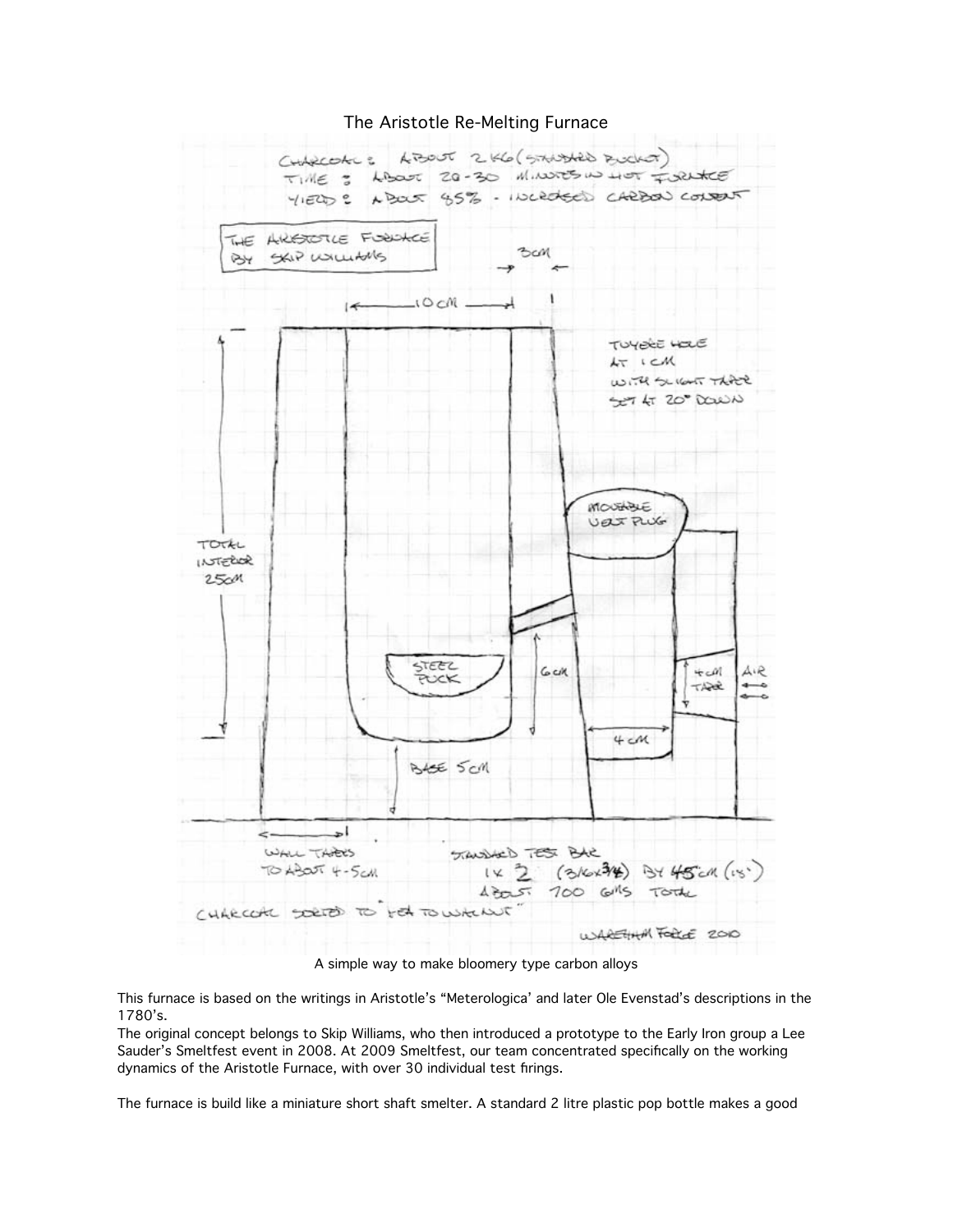internal form. The ideal material for the walls is a 50 / 50 mixture of dry shredded horse manure mixed with powdered potter's clay.

A standard carpenter's pencil, or a piece of 3/8 rod is used to make the blast hole. Critical measurements are :

1) the angle of the blast hole - at 20 to 25 degrees down from horizontal

2) the depth of the furnace floor below the blast hole - at 5 - 7 cm

3) height above the blast hole - at about 20 cm

A single firing consumes about 2 kg (standard galvanized pail) of charcoal over 25 - 30 minutes. The fuel should be broken to 2.5 cm or smaller, with dust screened out.

Temperature is determined by consumption rate, in turn modified by volume of the air blast. Ideal consumption is roughly 200 gms every 4 - 5 minutes (determined by timing a standard measure - a standard coffee holds about 200 gm)

The raw material can be almost any iron source. At first it is suggested that short lengths of standard 3/8 - 1/2 mild steel bars be used. Cut this into roughly 15 - 20 cm lengths, a total of 600 - 800 per firing.

Each bar is placed roughly 1/3 the distance back from the blast hole side, deep enough into the charcoal that the pieces hold it upright in place. The pieces are then allowed to descend as the charcoal level drops. Keeping the furnace full of charcoal, new bars are added as the previous ones drop below the upper surface. The last bar is covered with a last addition of charcoal, then the surface level is allowed to drop, burning the remaining fuel.

At this point a pointed hook can be inserted underneath the 'puck' of collected bloomery steel. It is a good idea to scrape out any slag that has gathered in the bottom of the furnace, then the whole can be re-filled with fuel for an additional process.

The result is a mid to high carbon metal, with the physical texture characteristics of bloomery iron. The created 'puck' typically weighs about 500 - 600 gms (65 - 75% yield). Once consolidated, this enough material to make two 4 - 6 inch long tanged knife blades.

Descriptions and further reading on the Web:

"Teeny-tiny Bloomery" by Skip Williams http://iron.wlu.edu/reports/Teenytiny.htm

"A different way to make steel" by Jesus Hernadez (on 'Don Fogg's Knife Forum') http://forums.dfoggknives.com/index.php?showtopic=11327&pid=101799&st=0&#entry101799

Aristotle's Steel by Lee Sauder (PDF download) http://www.leesauder.com/pdfs/Aristotle%27s%20Steel.pdf

"Steelmaking in a tiny open furnace" Donald Wagner (This is a photo essay from the same event that Lee's article above was based on.) http://www.staff.hum.ku.dk/dbwagner/tiny.html

> Darrell Markewitz Prepared as background for the demonstration March 10, 2012 Ontario Blacksmith's Association Part of the OAC Crafts Projects Grant**ONTARIO ARTS COUNCIL CONSEIL DES ARTS DE L'ONTARIO**